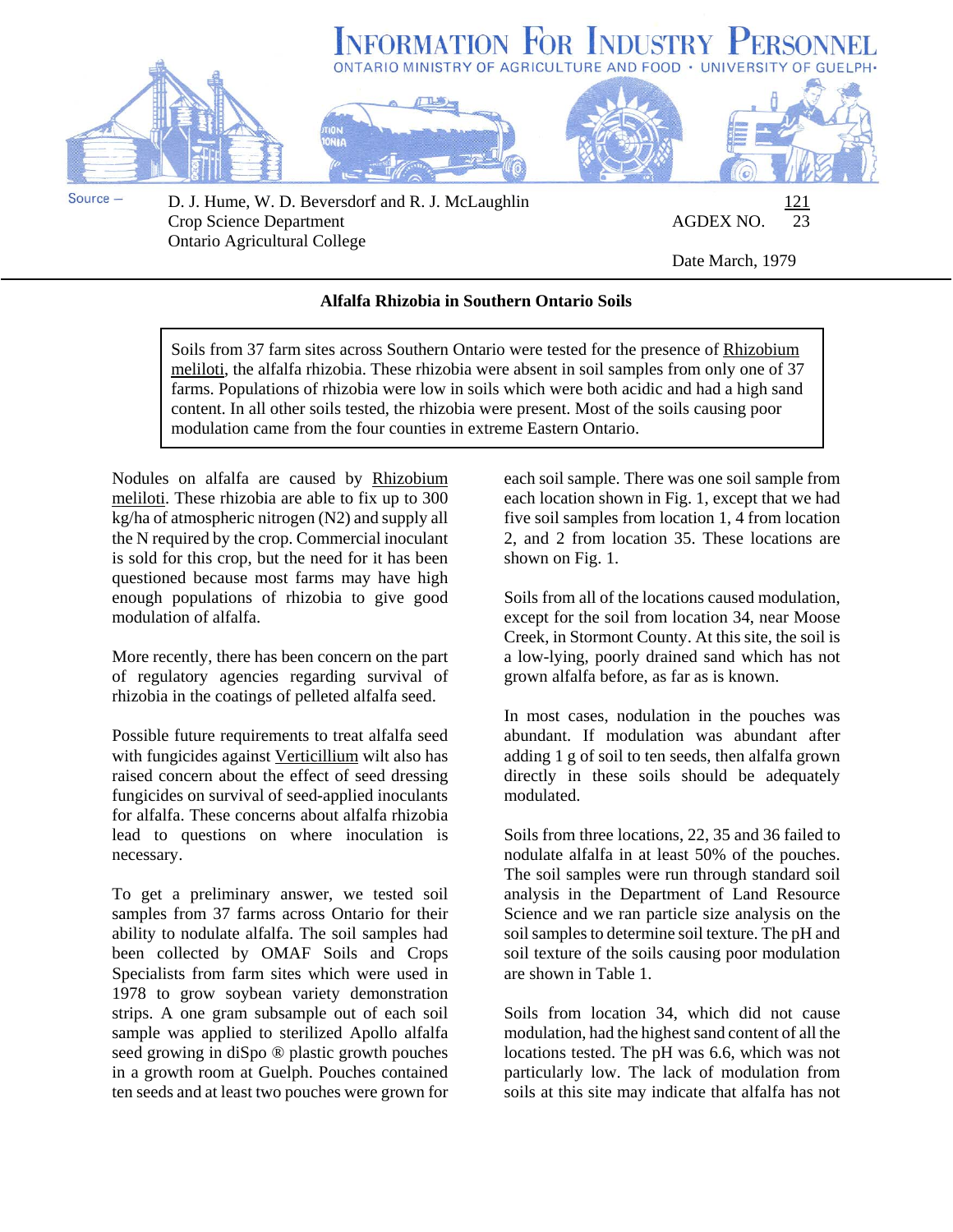been grown on this sandy soil.

Soils from the three locations which failed to nodulate alfalfa in 50% or more of the pouches also had low pH values and locations 22, near Woodville in Victoria County, and 36, near Fournier, in Prescott County, had high sand contents. Locations 35a and 35b represent two soil samples from the same farm near Bourget in Russell County. The soil sample with a pH of 6.0 which was a clay loam, did not cause modulation in either pouch, but the soil sample with a pH of 6.6, a sandy loam, caused modulation in one of the two pouches. The results in Table 1 suggest that alfalfa rhizobia are present in only limited numbers in low pH soils, particularly in Eastern Ontario. Soil pH values between 6.0 and 6.2 were found for locations 16, 29 and 37. Soils from these sites caused modulation, although only two nodules per pouch formed with soils from location 29 (Lyndhurst) and there were only a few nodules formed with soils from location 37 (North Lancaster). These were loam and silty clay loams, respectively. Location 16, near Victoria in Peel County, had a pH of 6.0, but nodulation appeared adequate, although not abundant. Location 10, near Shelburne in Dufferin County, had a pH of 6.5 and a sandy loam. Soils from this location caused few nodules in the pouches. All other locations gave good modulation.

Two things are apparent from these results. In most of Ontario, alfalfa rhizobia appear to be present in numbers large enough to give good modulation. Results for several of the sites in Eastern Ontario suggested that alfalfa should be inoculated there. This was particularly true in Prescott, Russell, Stormont and Glengarry Counties. Acidic, sandy soils in other areas may have low populations of alfalfa rhizobia. Sandy soils with neutral pH values and heavier soils in Central Ontario appeared to contain populations of rhizobia high enough that responses to inoculating alfalfa would be unlikely.

|                                                                                             | Locations       | pH  | % Clay | % Silt | % Sand |
|---------------------------------------------------------------------------------------------|-----------------|-----|--------|--------|--------|
| Location from which soils failed to<br>nodulate alfalfa in both pouches                     | 34              | 6.6 | 6.2    | 7.0    | 86.8   |
| Locations from which soils failed to<br>nodulate alfalfa in at least 50% of the<br>pouches. | 22              | 5.9 | 4.8    | 19.8   | 75.4   |
|                                                                                             | 35a             | 6.0 | 34.5   | 29.8   | 35.7   |
|                                                                                             | 35 <sub>b</sub> | 6.6 | 17.4   | 21.3   | 61.4   |
|                                                                                             | 36              | 5.4 | 7.0    | 11.4   | 81.5   |
|                                                                                             |                 |     |        |        |        |

Table 1. Conditions where soil samples caused poor nodulation or very few nodules.